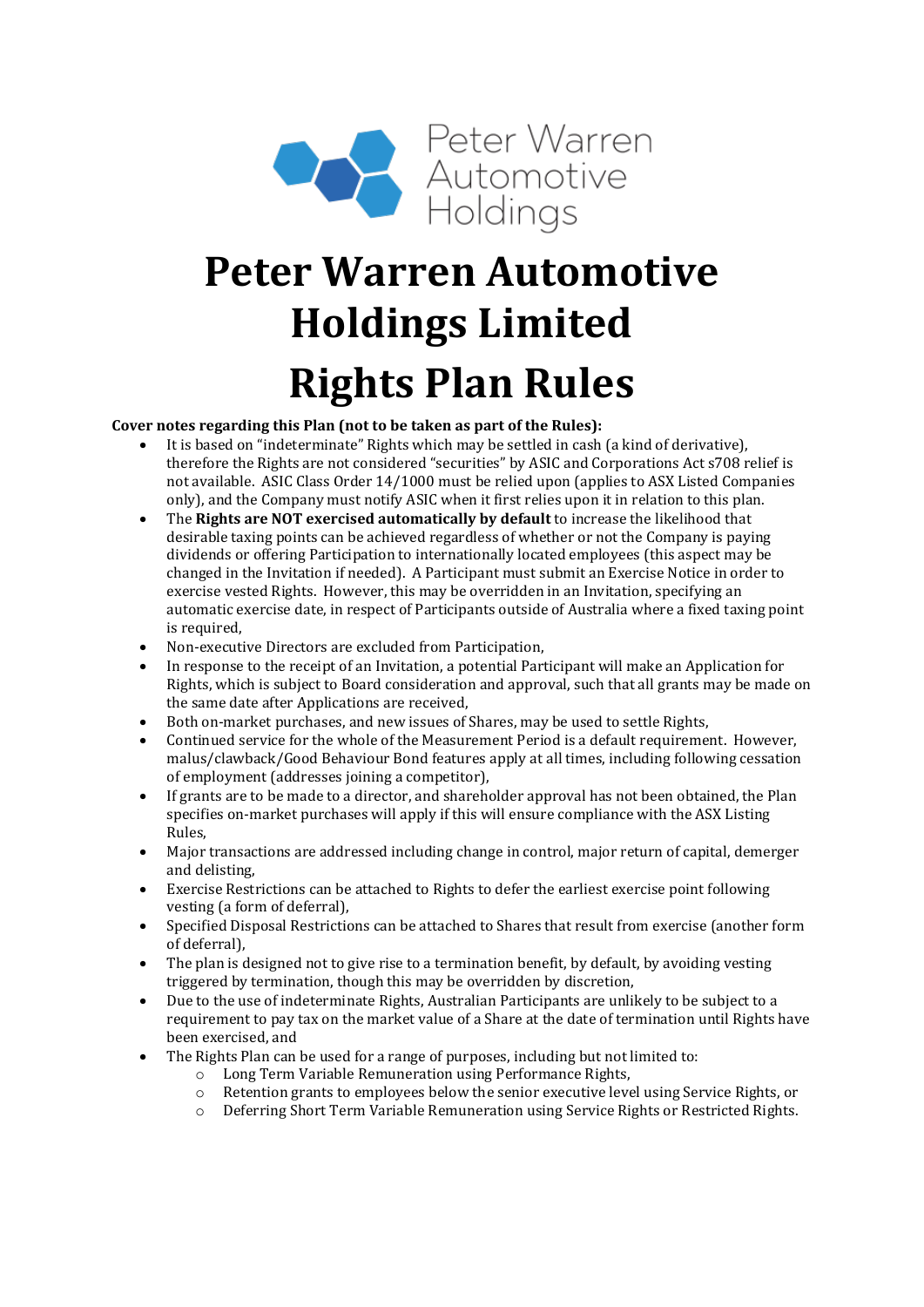|    |                                                                               | Page |
|----|-------------------------------------------------------------------------------|------|
| 1  |                                                                               |      |
| 2  |                                                                               |      |
| 3  |                                                                               |      |
| 4  |                                                                               |      |
| 5  |                                                                               |      |
| 6  |                                                                               |      |
| 7  |                                                                               |      |
| 8  |                                                                               |      |
| 9  |                                                                               |      |
| 10 |                                                                               |      |
| 11 |                                                                               |      |
| 12 |                                                                               |      |
| 13 |                                                                               |      |
| 14 |                                                                               |      |
| 15 |                                                                               |      |
| 16 |                                                                               |      |
| 17 |                                                                               |      |
| 18 |                                                                               |      |
| 19 |                                                                               |      |
| 20 |                                                                               |      |
| 21 |                                                                               |      |
| 22 |                                                                               |      |
| 23 |                                                                               |      |
| 24 |                                                                               |      |
| 25 |                                                                               |      |
| 26 |                                                                               |      |
| 27 |                                                                               |      |
| 28 |                                                                               |      |
| 29 | <b>EXERCISE OF RIGHTS GRANTED TO A DIRECTOR WITHOUT SHAREHOLDER APPROVAL9</b> |      |
| 30 |                                                                               |      |
| 31 |                                                                               |      |
| 32 |                                                                               |      |
| 33 |                                                                               |      |
| 34 |                                                                               |      |
| 35 |                                                                               |      |
| 36 |                                                                               |      |
| 37 |                                                                               |      |
| 38 |                                                                               |      |
| 39 |                                                                               |      |
| 40 |                                                                               |      |
| 41 |                                                                               |      |
| 42 |                                                                               |      |
| 43 |                                                                               |      |
| 44 |                                                                               |      |

#### **Contents**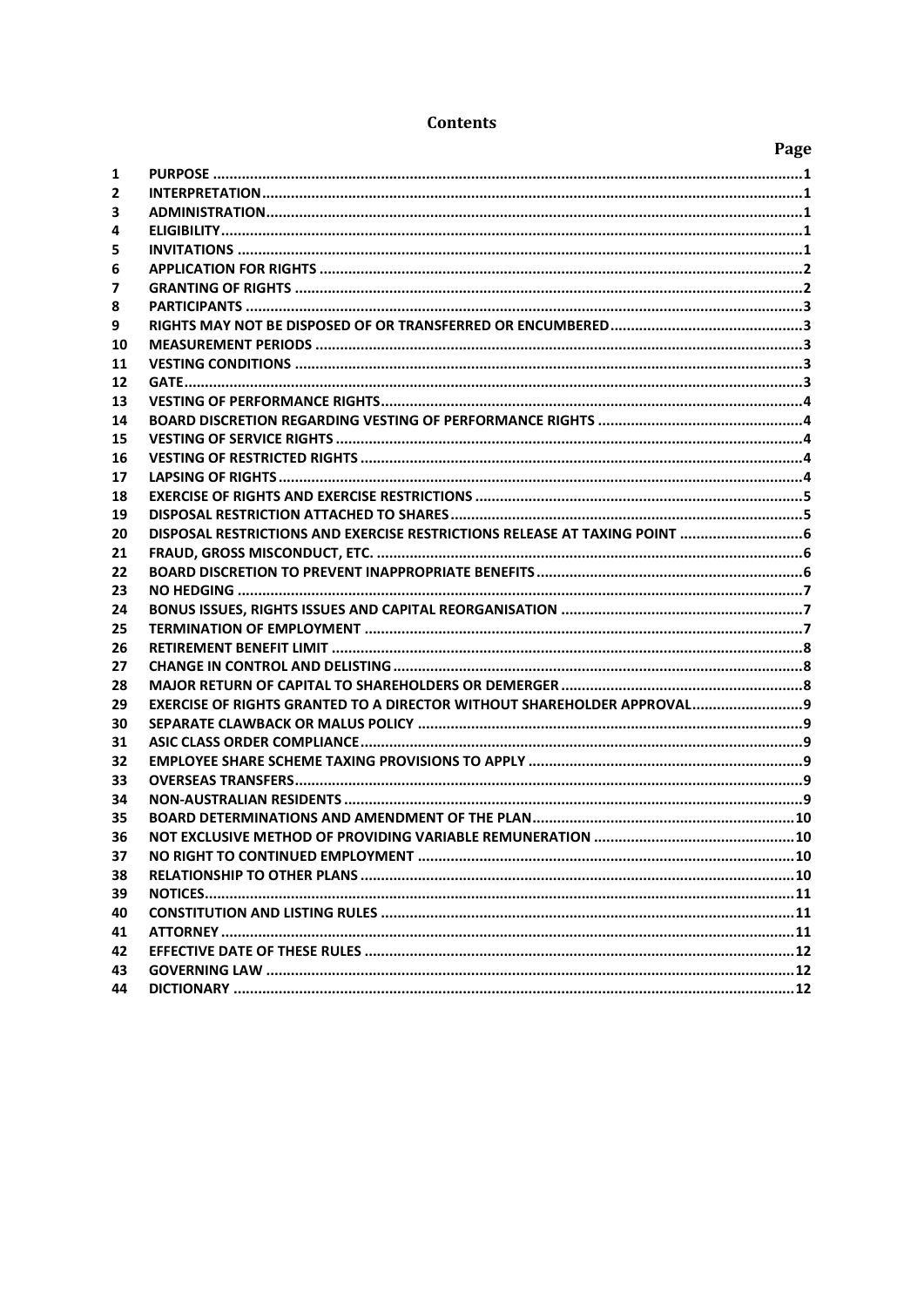# **Peter Warren Automotive Holdings Limited Rights Plan**

### <span id="page-2-0"></span>**1 Purpose**

- 1.1 This Peter Warren Automotive Holdings Limited Rights Plan (the Plan) is governed by these Rules.
- 1.2 The purposes of the Plan are to:
	- (a) enable the Company to provide variable remuneration that is performance focussed and linked to long-term value creation for Shareholders,
	- (b) create alignment between the interests of Participants and Shareholders,
	- (c) enable the Company to compete effectively for the calibre of talent required for it to be successful,
	- (d) ensure that Participants have commonly shared goals, and
	- (e) assist Participants to become Shareholders.

## <span id="page-2-1"></span>**2 Interpretation**

- 2.1 Unless the context otherwise requires:
	- (a) headings and subheadings are for convenience only and shall not affect interpretation except for specific cross-references,
	- (b) words denoting the singular shall include the plural, and the converse also applies,
	- (c) words denoting any gender include all genders,
	- (d) any reference to a party to any agreement or document includes its successors and permitted assigns and substitutes by way of assignment or novation, and
	- (e) any reference to any agreement or document includes that agreement or document as amended at any time.
- 2.2 The capitalised words used in these Rules have the meaning ascribed to them in Rule [44](#page-13-2) Dictionary.

## <span id="page-2-2"></span>**3 Administration**

This Plan will be administered by the Board, but it may delegate responsibility to a committee of the Board in relation to all Participants or to the Managing Director in relation to other Participants. The Board is authorised, subject to the provisions of these Rules, to establish such guidelines for the administration of the Plan as are deemed appropriate, and to make determinations under the Plan as may be deemed necessary or advisable from time to time. Such determinations shall be conclusive and binding on all Participants.

# <span id="page-2-3"></span>**4 Eligibility**

All Eligible Persons are eligible to receive Invitations.

#### <span id="page-2-4"></span>**5 Invitations**

5.1 The Plan will operate through a series of Invitations. The Board will in its absolute discretion determine those Eligible Persons who will receive Invitations, and the procedure for making invitations (including the terms and content of any offer or invitation or acceptance procedure) in accordance with the Rules.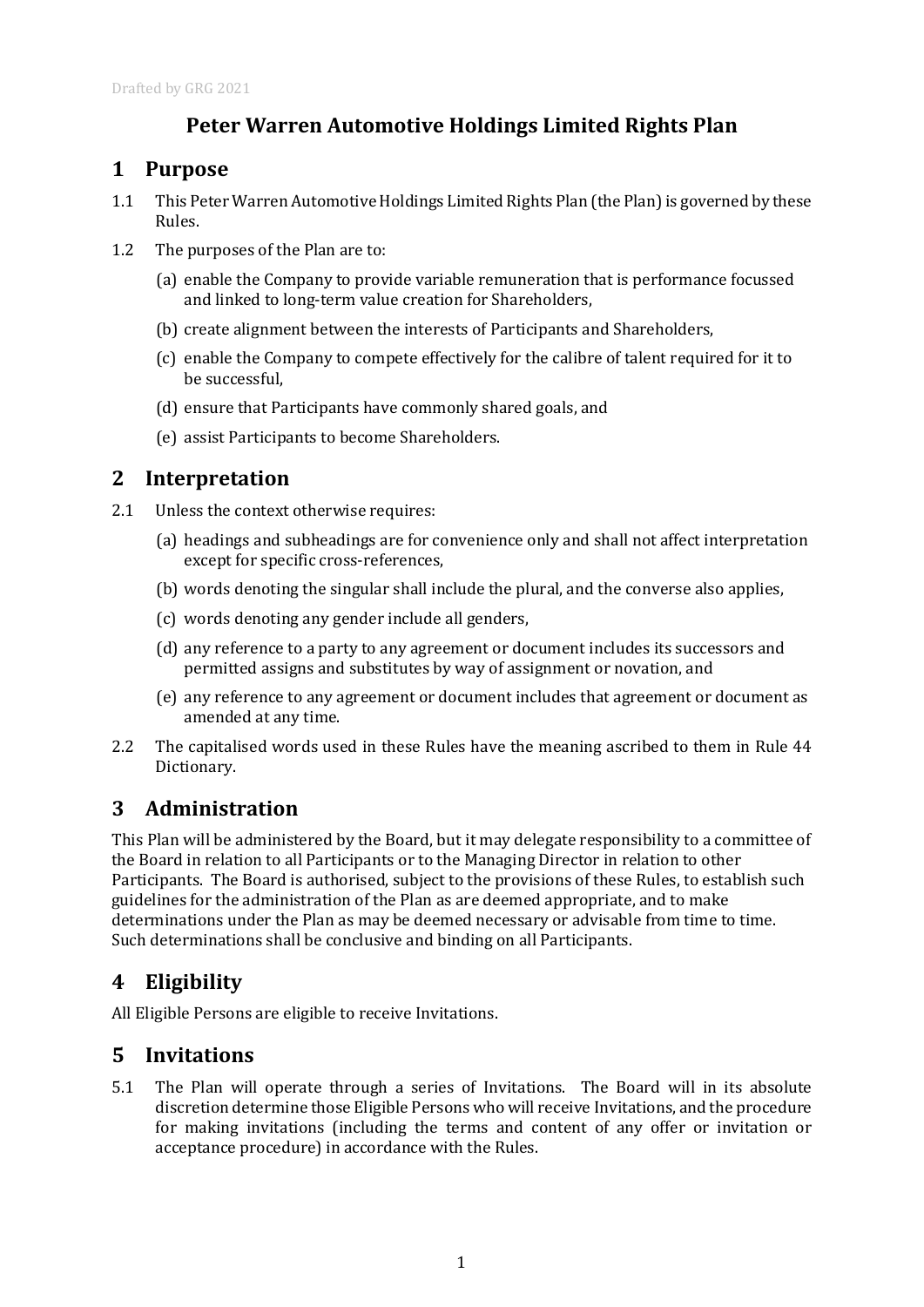- 5.2 Subject to compliance with the Listing Rules, the Corporations Act and the Company's Constitution, the Board may make Invitations at such times and to such Eligible Persons as it determines in its discretion.
- 5.3 Each Invitation may contain terms and conditions that vary between Invitations. The variable terms and conditions that apply to a grant of Rights under the Plan are to be determined by the Board and included in the Invitation.
- 5.4 Details to be contained in an Invitation will include each of the following to the extent applicable to the intended features of a particular Invitation and the type of Rights that are the subject of the invitation (Performance Rights, Service Rights, and/or Restricted Rights):
	- (a) the name of the Eligible Person,
	- (b) the date of the Invitation,
	- (c) the number of each type of Right in each Tranche, that may be applied for,
	- (d) the price of the Rights which will be nil, unless otherwise determined by the Board,
	- (e) the Term of Rights in each Tranche if other than 15 years,
	- (f) the Vesting Conditions which are to apply to Service and/or Performance Rights, as may be applicable to each Tranche,
	- (g) the Measurement Period applicable to each Tranche, in the case of Performance and Service Rights,
	- (h) the Vesting Date or how the Vesting Date will be determined,
	- (i) in respect of unvested Service Rights held at the date of termination of employment whether they will lapse or vest or may be retained for possible vesting at a later date,
	- (j) the Specified Disposal Restrictions period for Shares that may be acquired on exercise of vested Rights,
	- (k) Exercise Restrictions, if any, that may apply,
	- (l) whether any Shares to be provided to a Participant on exercise of Rights that are the subject of an Invitation must be acquired on-market or may be acquired otherwise,
	- (m)other terms and conditions that the Board determines to include, and
	- (n) how to apply for Rights that are the subject of the Invitation, including the name of the person to whom the Application should be sent and the Application Period.
- 5.5 The receipt of an Invitation or Invitations under the Plan does not guarantee nor confer any entitlement to receive any other Invitation under the Plan.

#### <span id="page-3-0"></span>**6 Application for Rights**

The form of Application and the Application Period shall be determined by the Board in its discretion from time to time. In submitting an Application, the Eligible Person will be agreeing to be bound by these Rules and the terms of the Invitation.

## <span id="page-3-1"></span>**7 Granting of Rights**

- 7.1 The Board will consider valid Applications that are made in response to Invitations and determine whether or not to accept them.
- 7.2 In respect of accepted Applications, the Board will use reasonable endeavours to grant the Rights within 30 days of the end of the Application Period, unless otherwise determined by the Board.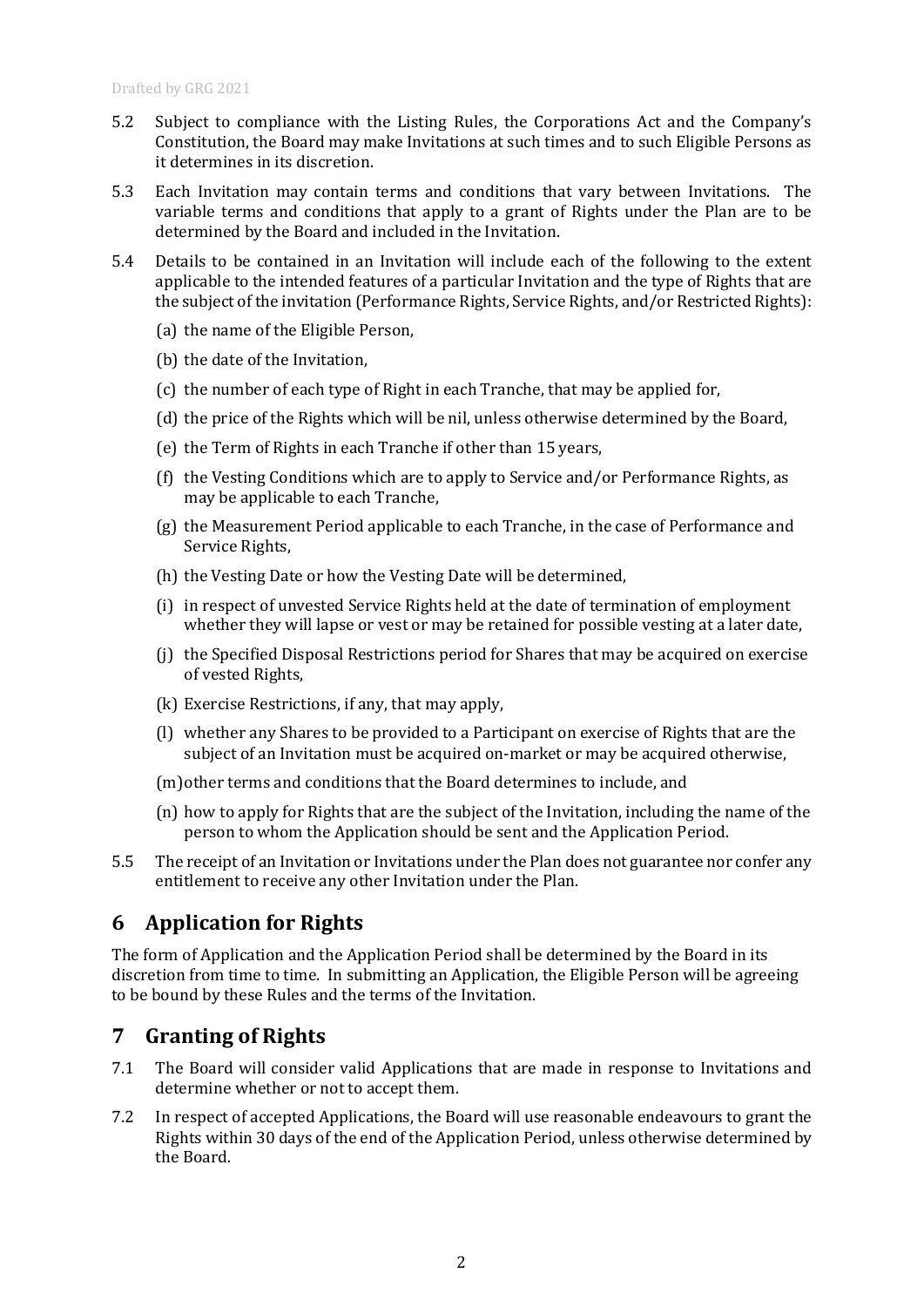7.3 Participants will be advised in writing when Rights have been granted and the date of the grant, via a Grant Notice.

#### <span id="page-4-0"></span>**8 Participants**

- 8.1 Eligible Persons whose Applications have been accepted and have been granted Rights will be referred to as Participants in the Plan.
- 8.2 They will remain Participants until all Rights they have been granted have either lapsed or been exercised and both any risk of forfeiture and disposal restrictions applicable to the Shares acquired by exercising the Rights have ceased to apply.

## <span id="page-4-1"></span>**9 Rights May Not Be Disposed of or Transferred or Encumbered**

Rights may not be disposed of or transferred or otherwise dealt with (including for purposes of this Rule, encumbered or made subject to any interest in favour of any other person) and will lapse immediately on purported disposal, transfer or dealing unless the transfer is effected by operation of law on death or legal incapacity to the Participant's legal personal representative.

#### <span id="page-4-2"></span>**10 Measurement Periods**

- 10.1 The Measurement Period applicable to each Tranche of Performance Rights will be three years unless otherwise specified in the Invitation. The Measurement Periods for Performance Rights will relate to periods when performance conditions must be satisfied for them to vest.
- 10.2 The Measurement Period applicable to each Tranche of Service Rights will be specified in the Invitation. The Measurement Periods for Service Rights will relate to periods when service conditions must be satisfied for them to vest.
- 10.3 Measurement Periods for grants of Performance and Service Rights will commence on the first day of the financial year in which the grant is made unless otherwise determined by the Board and specified in the Invitation.

### <span id="page-4-3"></span>**11 Vesting Conditions**

- 11.1 Vesting Conditions may relate to:
	- a) performance of the Company or an aspect of the Company's operations or the performance of the Participant, or
	- b) continued service of the Participant with the Group, or
	- c) any combination of the foregoing determined by the Board for each Tranche.
- 11.2 Vesting Conditions, if applicable, must be specified in the Invitation, along with the relationship between various potential levels of performance and levels of vesting that may occur.
- 11.3 Performance conditions may vary between different Invitations and between different Tranches of Rights specified in an Invitation.

#### <span id="page-4-4"></span>**12 Gate**

12.1 The Board may in its absolute discretion apply a Gate to Tranches of Performance Rights as a condition for vesting. If a Gate is to apply to a Tranche, it must be specified in the Invitation.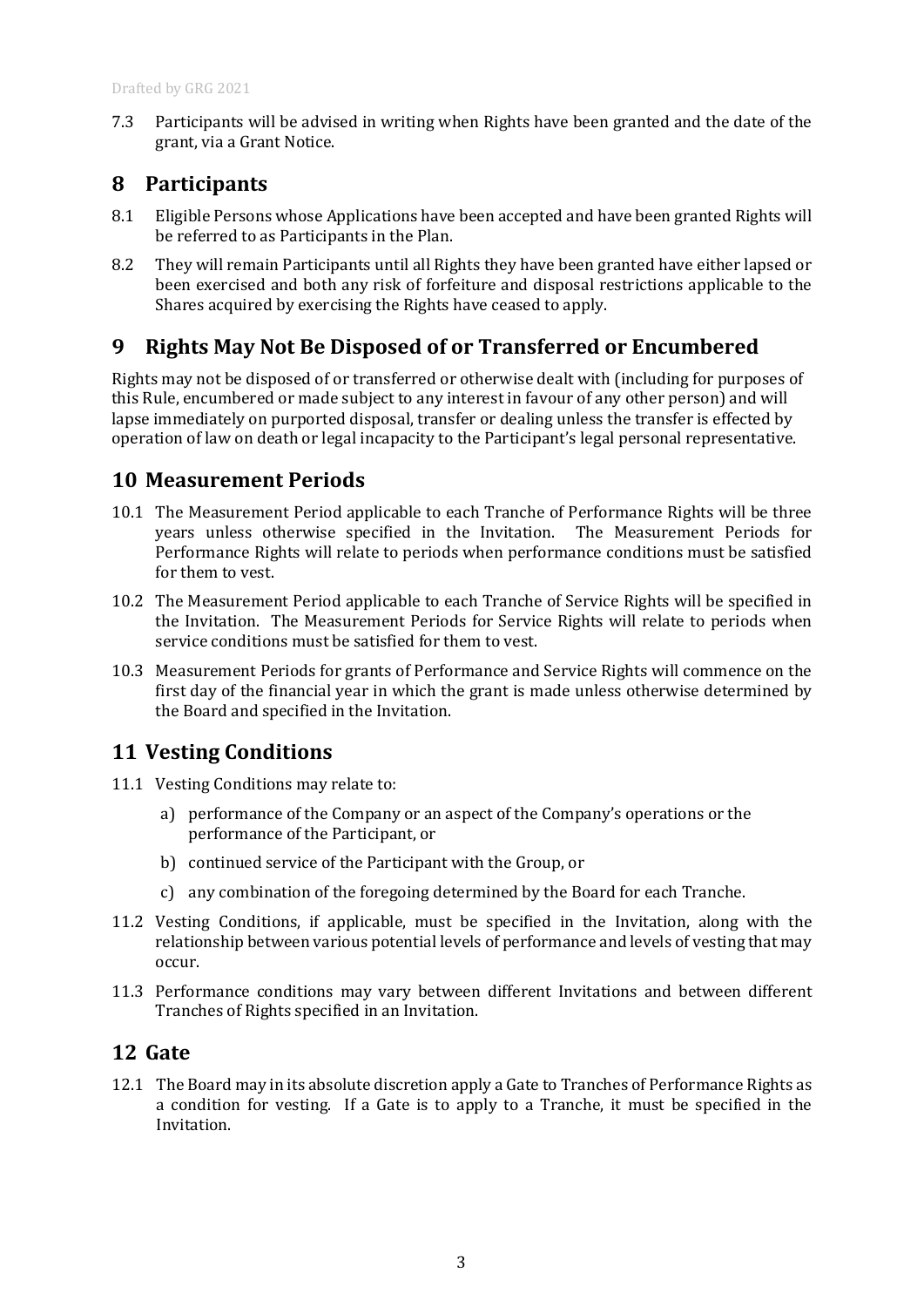12.2 If a Gate is not satisfied then the Performance Rights in the Tranche to which the Gate applies will not vest irrespective of outcomes in relation to any Vesting Condition, unless otherwise determined by the Board.

### <span id="page-5-0"></span>**13 Vesting of Performance Rights**

- 13.1 Following the end of the Measurement Period, the Board will determine for each Tranche of Performance Rights to which the Measurement Period applies, and which have not previously lapsed or vested, the extent to which it has vested, if at all, and notify Participants in a Vesting Notice of both the extent of vesting and the Vesting Date.
- 13.2 Prior to the end of a Measurement Period the Board may determine that some or all of the Performance Rights held by a Participant will vest in which case the Board will notify Participants in a Vesting Notice of both the extent of vesting and the Vesting Date. In such circumstances the Board also has absolute discretion to determine that Exercise Restrictions (if any) are lifted, and that some or all of any remaining unvested Performance Rights will be forfeited in which case the Board shall notify Participants in writing, in a form determined by the Board in its absolute discretion.

#### <span id="page-5-1"></span>**14 Board Discretion Regarding Vesting of Performance Rights**

- 14.1 The Board retains discretion to increase or decrease, including to nil, the extent of vesting in relation to each Tranche of Performance Rights if it forms the view that it is appropriate to do so given the circumstances that prevailed during the Measurement Period. In exercising this discretion, the Board shall take into account, amongst other factors it considers relevant, Company performance from the perspective of Shareholders over the relevant Measurement Period.
- 14.2 Before exercising its discretion under this Rule, the Board may seek advice from an independent advisor as to whether the discretion should be exercised and if so then the alternative extent of vesting that should be considered by the Board.

#### <span id="page-5-2"></span>**15 Vesting of Service Rights**

- 15.1 Following the end of the Measurement Period, the Board will determine for each Tranche of Service Rights to which the Measurement Period applies and which have not previously lapsed, the extent to which it has vested, if at all, and notify Participants in writing of the vesting and the Vesting Date.
- 15.2 Prior to the end of a Measurement Period the Board may determine that some or all of the Service Rights held by a Participant will vest in which case the Board will notify Participants in a Vesting Notice of both the extent of vesting and the Vesting Date. In such circumstances the Board also has absolute discretion to determine that Exercise Restrictions (if any) are lifted, and that some or all of any remaining unvested Service Rights will be forfeited in which case the Board shall notify Participants in writing, in a form determined by the Board in its absolute discretion.

#### <span id="page-5-3"></span>**16 Vesting of Restricted Rights**

Restricted Rights are fully vested at the Grant Date, therefore the Grant Notice and the Vesting Notice may be combined i.e. the Grant Date is also the Vesting Date for Restricted Rights.

#### <span id="page-5-4"></span>**17 Lapsing of Rights**

Rights will lapse automatically on the earlier of:

a) For unvested Rights, when there is no opportunity for them to vest at a later date, or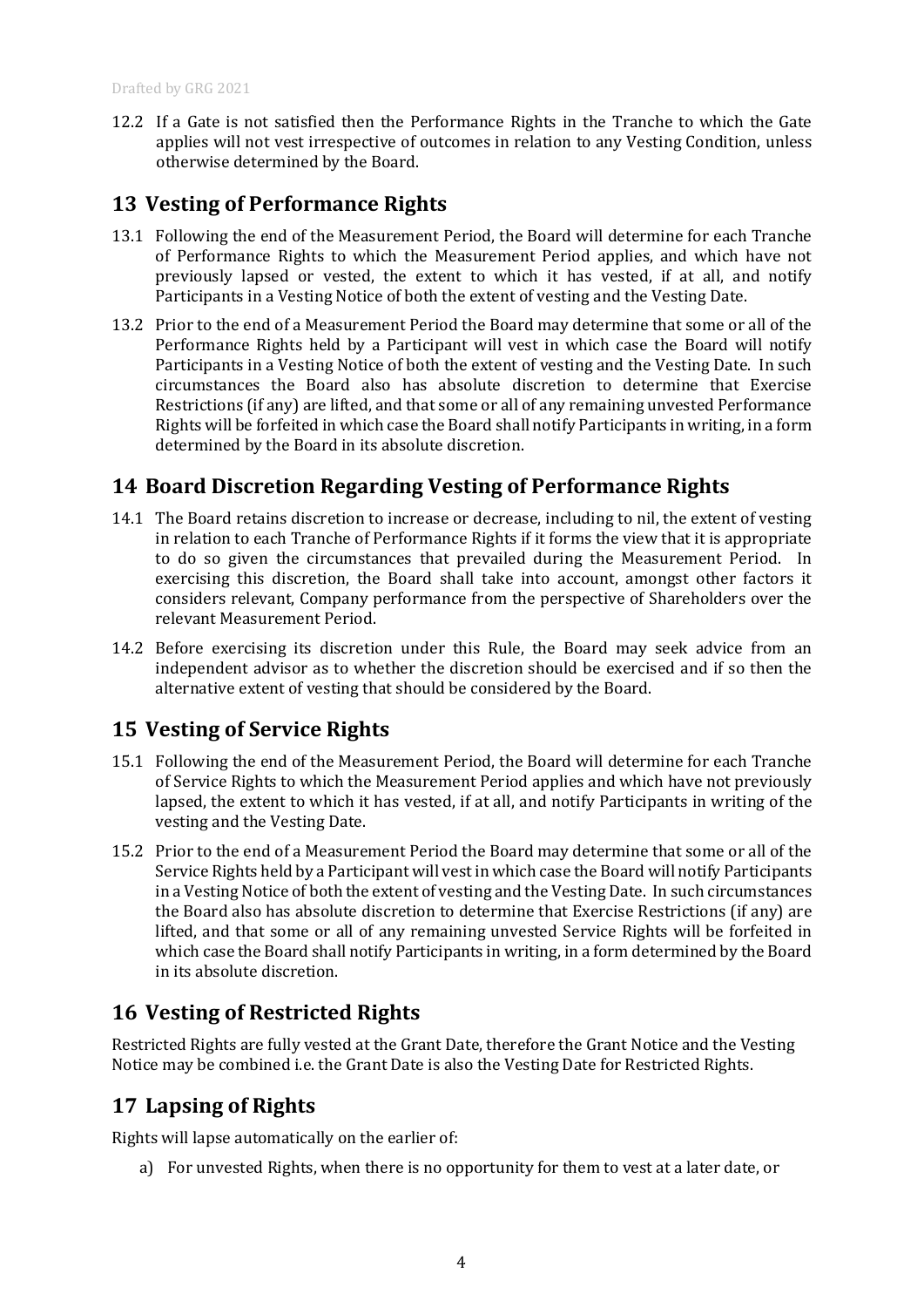b) The end of the Term of the Right.

### <span id="page-6-0"></span>**18 Exercise of Rights and Exercise Restrictions**

- 18.1 An Invitation may specify an Exercise Restriction which is a period during which Rights may not be exercised, and any attempt to do so will be considered void, subject to the early release of Exercise Restrictions as provided for in these Rules.
- <span id="page-6-2"></span>18.2 Restricted Rights are subject to an Exercise Restriction for 90 days following the Grant Date, unless a longer period is determined by the Board and specified in the Invitation.
- 18.3 Rights may be exercised at any time between the latter to occur of the Vesting Date or the elapsing of the Exercise Restriction (if applicable) and the end of their Term, by the Participant submitting an Exercise Notice. If an Invitation so specifies, the exercising of Rights may be completed automatically on a specified date in which case the submission of an Exercise Notice is not required.
- 18.4 An Exercise Notice will be in the form determined by the Board from time to time, and provided to the Participant with a Vesting Notice.
- 18.5 Unless an Invitation limits the form of settlement, on exercise of Rights the Board will determine in its absolute discretion whether to settle the Exercised Rights Value in whole Shares (including Restricted Shares) with any residual being forfeited, a cash payment to the Participant or a combination of whole Shares and a cash payment to the Participant. The Board will advise the Participant in writing of the result of its determination, in the Settlement Notice.
- 18.6 To the extent that the Exercised Rights Value is to be provided in Shares, the Board will in its discretion, either:
	- (a) issue Shares to the Participant, or
	- (b) arrange for Shares to be acquired for the benefit of Participants by the trustee of the EST. The Company or another Group Company will contribute such funds as are needed from time to time to the EST trustee to enable the EST trustee to acquire Shares and the trustee shall apply those funds to acquire Shares by:
		- i. market purchase, or
		- ii. subscription to a new issue

as directed by the Board.

- 18.7 To the extent that the Exercised Rights Value is to be paid in cash it will be paid via payroll less any legally required withholdings such as PAYG tax.
- 18.8 The Board may in its absolute discretion waive the remaining portion of the Exercise Restriction period.

#### <span id="page-6-1"></span>**19 Disposal Restriction Attached to Shares**

- 19.1 All Shares acquired by Participants or held by the trustee of the EST for the benefit of Participants as a consequence of the exercise of Rights are initially Restricted Shares, and shall be subject to a disposal restriction being that such Shares may not be sold or disposed of in any way until their sale would not breach either:
	- (a) the Company's share trading policy, or
	- (b) Division 3 of Part 7.10 of the Corporations Act

following expiry of the Specified Disposal Restriction, if any, applicable to the Restricted Shares.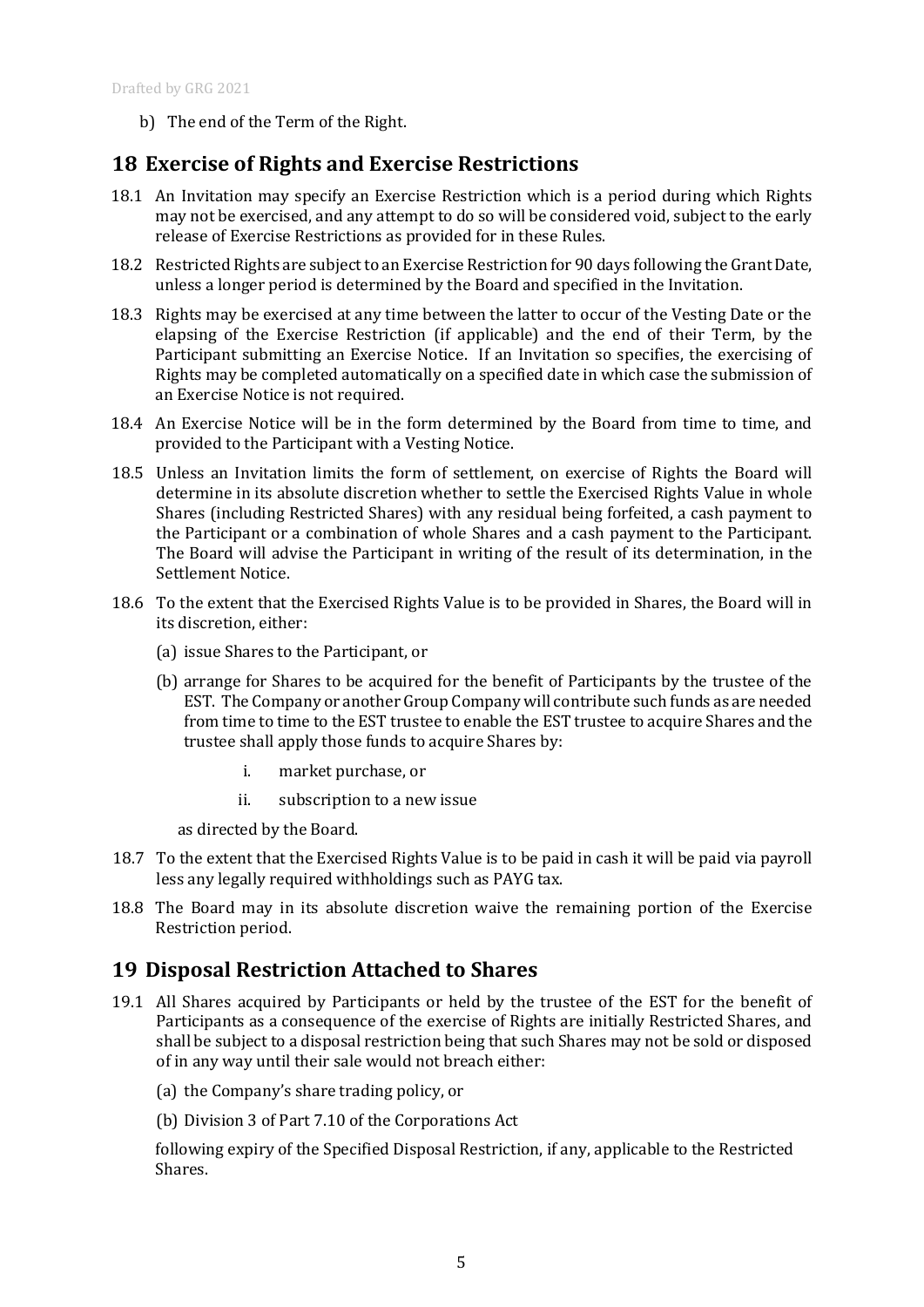- 19.2 Any attempt by a Participant to deal in or dispose of Restricted Shares will result in forfeiture of the Restricted Shares by the Participant, and the Board may require the Participant to facilitate a transfer of forfeited Restricted Shares to another party nominated by the Board, for nil consideration.
- 19.3 In cases of severe and demonstrable hardship the Board may in its absolute discretion waive the remaining portion of the Specified Disposal Restriction period.
- 19.4 If Shares subject to Specified Disposal Restrictions are held in the name of the Participant then the Company shall impose a CHESS holding lock to ensure that the disposal restrictions are complied with.
- 19.5 Specified Disposal Restrictions attached to Restricted Shares acquired when Rights have been exercised shall cease when the Participant ceases to be an employee of the Group, unless otherwise determined by the Board and specified in the Invitation.
- 19.6 Any CHESS holding lock applied by the Company to Restricted Shares will be removed when the Participant ceases to be an employee of the Group, unless otherwise determined by the Board and specified in the Invitation.
- 19.7 On the first occasion following the cessation of Specified Disposal Restrictions, if any, when Shares may be sold without breaching the Company's share trading policy, the Board will advise the Participant in writing of the date of that occasion. A Cessation of Disposal Restrictions Notice will be used for this purpose. However, if sale of the Shares may not be undertaken due to Division 3 of Part 7.10 of the Corporations Act (insider trading restriction provisions) then the effective date of the Cessation of Disposal Restrictions Notice will be taken to be delayed until the next point in time when sales of Shares may occur without breaching either the Company's share trading policy or Division 3 of Part 7.10 of the Corporations Act (insider trading restriction provisions).

#### <span id="page-7-0"></span>**20 Disposal Restrictions and Exercise Restrictions Release at Taxing Point**

- 20.1 In the event that a taxing point arises in relation to vested but unexercised Rights that are subject to Exercise Restrictions held by a Participant the Exercise Restrictions will cease to apply to 50% of such Rights, unless otherwise determined by the Board.
- 20.2 In the event that a taxing point arises in relation to Restricted Shares subject Specified Disposal Restrictions then Specified Disposal Restrictions (and associated CHESS holding locks if applicable) will cease to apply to 50% of such Shares unless otherwise determined by the Board.

#### <span id="page-7-1"></span>**21 Fraud, Gross Misconduct, Etc.**

In the event that the Board forms the opinion that a Participant has committed an act of fraud, defalcation or gross misconduct in relation to the Group, the Participant will forfeit all unvested Rights.

#### <span id="page-7-2"></span>**22 Board Discretion to Prevent Inappropriate Benefits**

The Board has sole discretion to determine that some or all Rights held by a Participant that are unvested or subject to Exercise Restrictions, will lapse on a specified date if allowing the Rights to be retained or exercised by the Participant would, in the opinion of the Board, result in an inappropriate benefit to the Participant. Such circumstances include but are not limited to:

(a) if a Participant engages in any activities or communications that, in the opinion of the Board, may cause harm to the operations or reputation of the Company or the Board,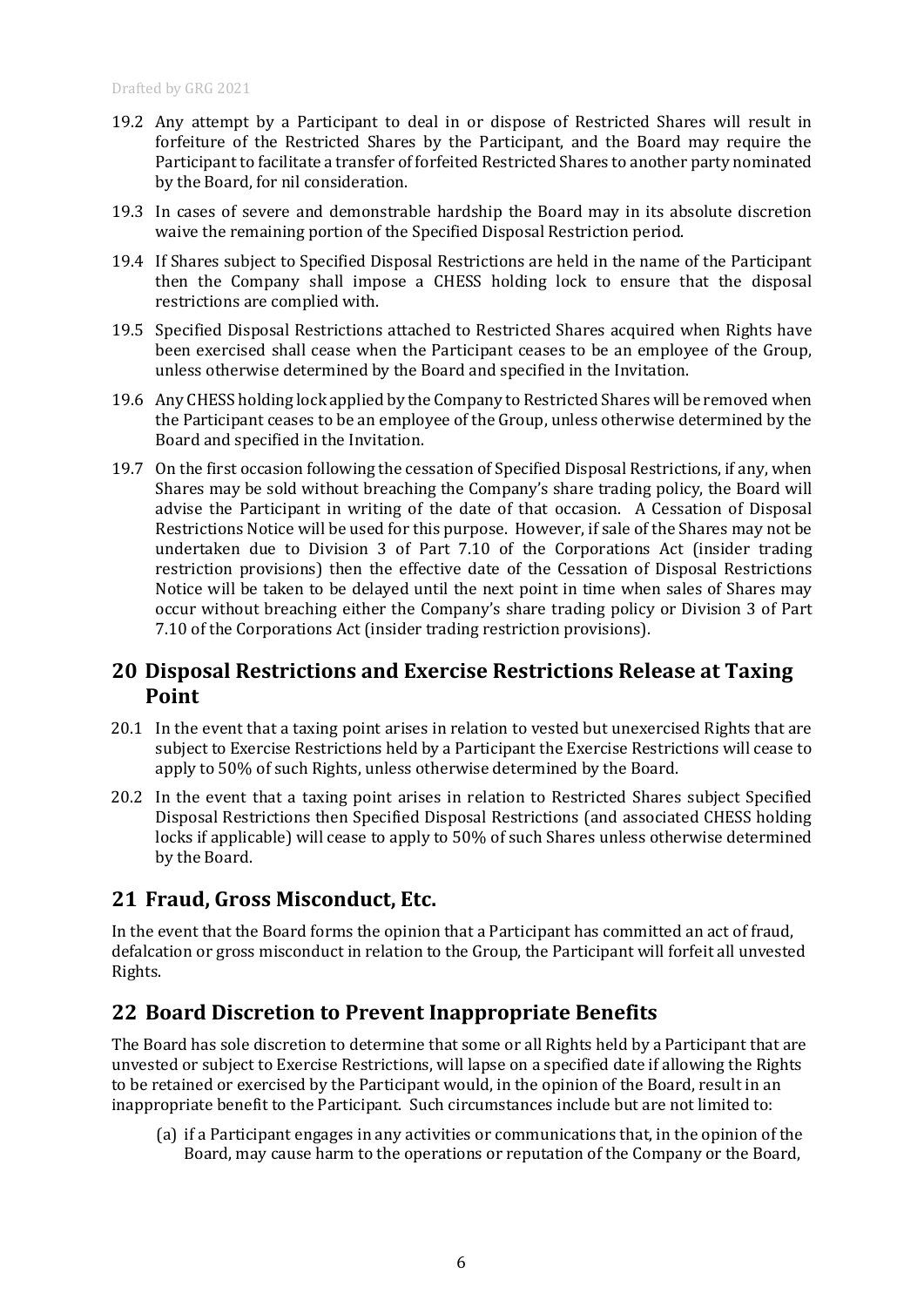- (b) if the Board determines that a Participant or Participants took actions that caused harm or are expected to cause harm to the Company's stakeholders,
- (c) if the Board forms the view that a Participant or Participants have taken excessive risks or have contributed to or may benefit from unacceptable cultures within the Company,
- (d) if the Board forms the view that Participants have exposed employees, the broader community or environment to excessive risks, including risks to health and safety,
- (e) if a Participant becomes and employee of a competitor or provides services to a competitor, either directly or indirectly (as determined by the Board and unless otherwise determined by the Board),
- (f) if there has been a material misstatement in the Company's financial reports, which once resolved, indicates that a larger number of Rights previously vested than should have, in light of the corrected information, and
- (g) if there has been a breach of the Code of Conduct or other company policies.

#### <span id="page-8-0"></span>**23 No Hedging**

Participants must not enter into an arrangement with anyone if it would have the effect of limiting their exposure to risk in relation to Rights (vested or unvested) or Restricted Shares.

#### <span id="page-8-1"></span>**24 Bonus Issues, Rights Issues and Capital Reorganisation**

- 24.1 In cases of bonus share issues by the Company the number of Rights held by a Participant shall be increased by the same number as the number of bonus shares that would have been received by the Participants had the Rights been fully paid ordinary shares in the Company, except in the case that the bonus share issue is in lieu of a dividend payment, in which case no adjustment will apply.
- 24.2 In the case of general rights issues to Shareholders there will be no adjustment to the Rights.
- 24.3 In the case of an issue of rights other than to Shareholders there will be no adjustment to the Rights.
- 24.4 In the case of other capital reconstructions the Board may make such adjustments to the Rights as it considers appropriate with a view to ensuring that holders of Rights are neither advantaged nor disadvantaged.
- 24.5 This rule is subject to the application of the Listing Rules.

#### <span id="page-8-2"></span>**25 Termination of Employment**

- 25.1 Unless an Invitation otherwise specifies;
	- (a) if a Participant ceases to be an employee of the Group due to termination for cause, due to resignation and the notice period will not be served, or other circumstances specified in an Invitation, then Performance Rights which are not vested will be forfeited, unless and to the extent otherwise determined by the Board in its discretion,
	- (b) if a Participant ceases to be an employee of the Group due to resignation and the notice period will be served, due to redundancy, or other circumstances specified in an Invitation, then Performance Rights which are not vested will be forfeited in the same proportion as the remainder of the Measurement Period bears to the full Measurement Period in respect of each Tranche, unless and to the extent otherwise determined by the Board in its discretion.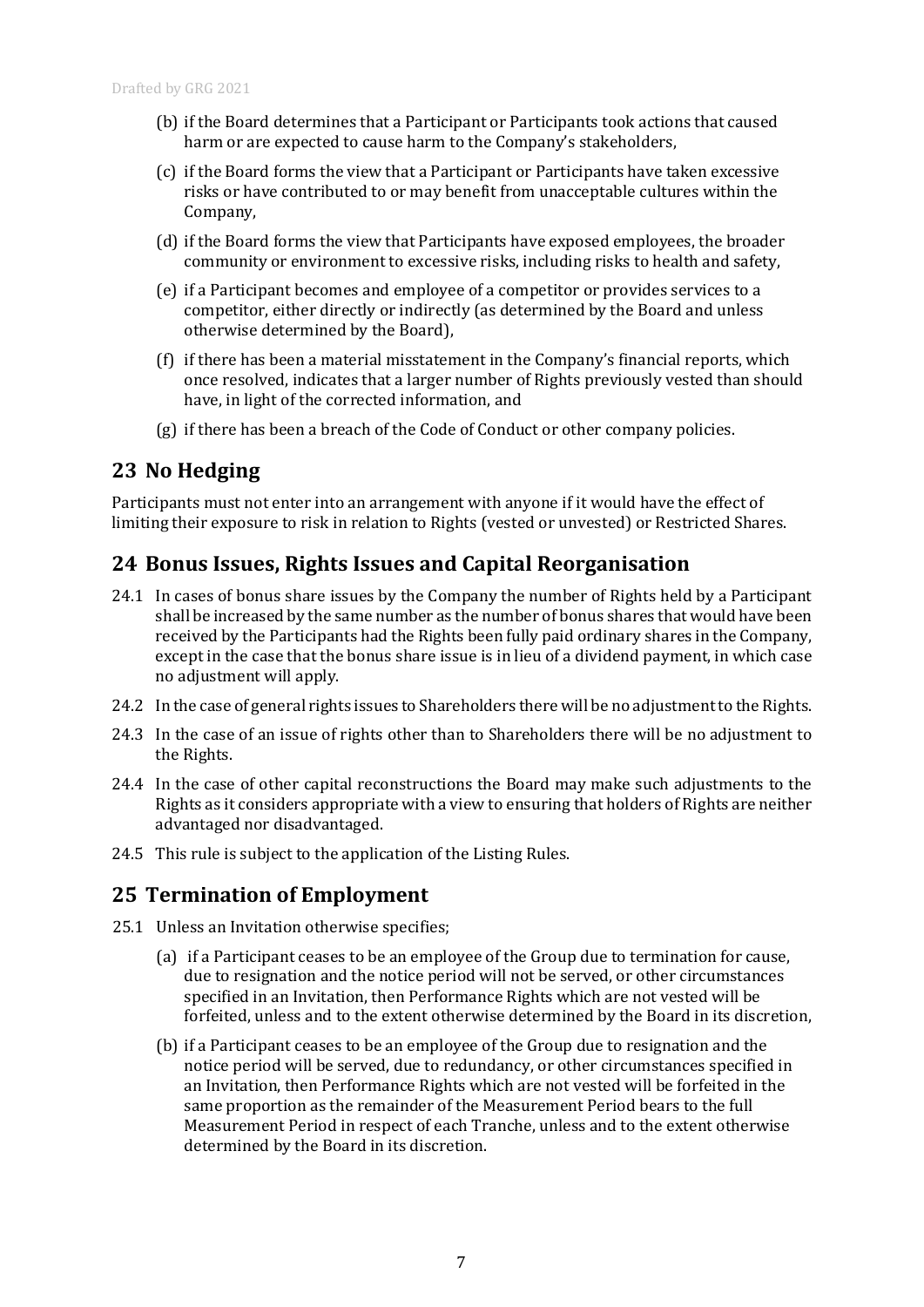- 25.2 Performance Rights that do not lapse at the termination of employment will continue to be held by Participants with a view to testing for vesting at the end of the Measurement Period. The Board has discretion to determine that any service conditions have been fulfilled at the end of the Measurement Period, regardless of whether or not a Participant remains employed by the Group.
- 25.3 If a Participant ceases to be an employee of the Group then Service Rights will be dealt with as specified in the relevant Invitation. In respect of Service Rights that are not forfeited at termination, the Board has discretion to determine that any service conditions have been fulfilled at the end of the Measurement Period, regardless of whether or not a Participant remains employed by the Group.
- 25.4 If a Participant ceases to be an employee of the Group then 50% of Rights subject to Exercise Restrictions will cease to be subject to the Exercise Restrictions specified in the Invitation on the date of cessation of employment unless otherwise determined by the Board.
- 25.5 If a Participant has previously ceased to be an employee of the Group then Performance and Service Rights that are exercised after the date of termination will be dealt with pursuant to Rule [18](#page-6-0) except that if the market value of a Share at the time of exercise is less than the market value of a Share at the date of the termination then the Exercised Rights Value will be paid in cash, unless otherwise determined by the Board or settlement of the Exercised Rights Value is limited to Shares only, by the terms of the relevant Invitation.
- 25.6 Unless otherwise specified in an Invitation, 90 days after the first date that all Rights that the Participant holds are fully vested and not subject to Exercise Restrictions, the Board may determine either that all Rights they hold will be automatically exercised on a date determined by the Board, or that they may be held for any remainder of the Term specified in the Invitation.
- 25.7 In respect of a Participant that is not an Australian resident, the Invitation may specify alternative treatment of Performance Rights, Service Rights and Restricted Rights in the case the Participant ceases to be an employee of the Group, including with regards to the treatment of Exercise Restrictions and Disposal Restrictions.

## <span id="page-9-0"></span>**26 Retirement Benefit Limit**

Notwithstanding any other provision in these Rules, the Company is not required to provide or procure the provision of any benefit which would result in a breach by the Company of Division 2 of Part 2D.2 of the Corporations Act relating to termination benefits to any Participants who are the holder of a managerial or executive office unless any prior approval required from the Shareholders for the provision of such a benefit has been sought and obtained by the Company.

# <span id="page-9-1"></span>**27 Change in Control and Delisting**

In the event the Board determines that the Company will be imminently undergo a Change in Control or delisting, the Board will determine the treatment of all vested and unvested Rights and Restricted Shares held by Participants including but not limited to vesting, lapsing and removal of Exercise Restrictions and Specified Disposal Restrictions, and the automatic exercise of vested Rights on a specific date.

# <span id="page-9-2"></span>**28 Major Return of Capital to Shareholders or Demerger**

In the event that the Board forms the view that a major part of the Company's assets or operations will imminently cease to be owned by the Group due to an intention to sell or separately list those assets or operations, or in the event of a major return of capital to Shareholders, the Board will determine the treatment of all vested and unvested Rights and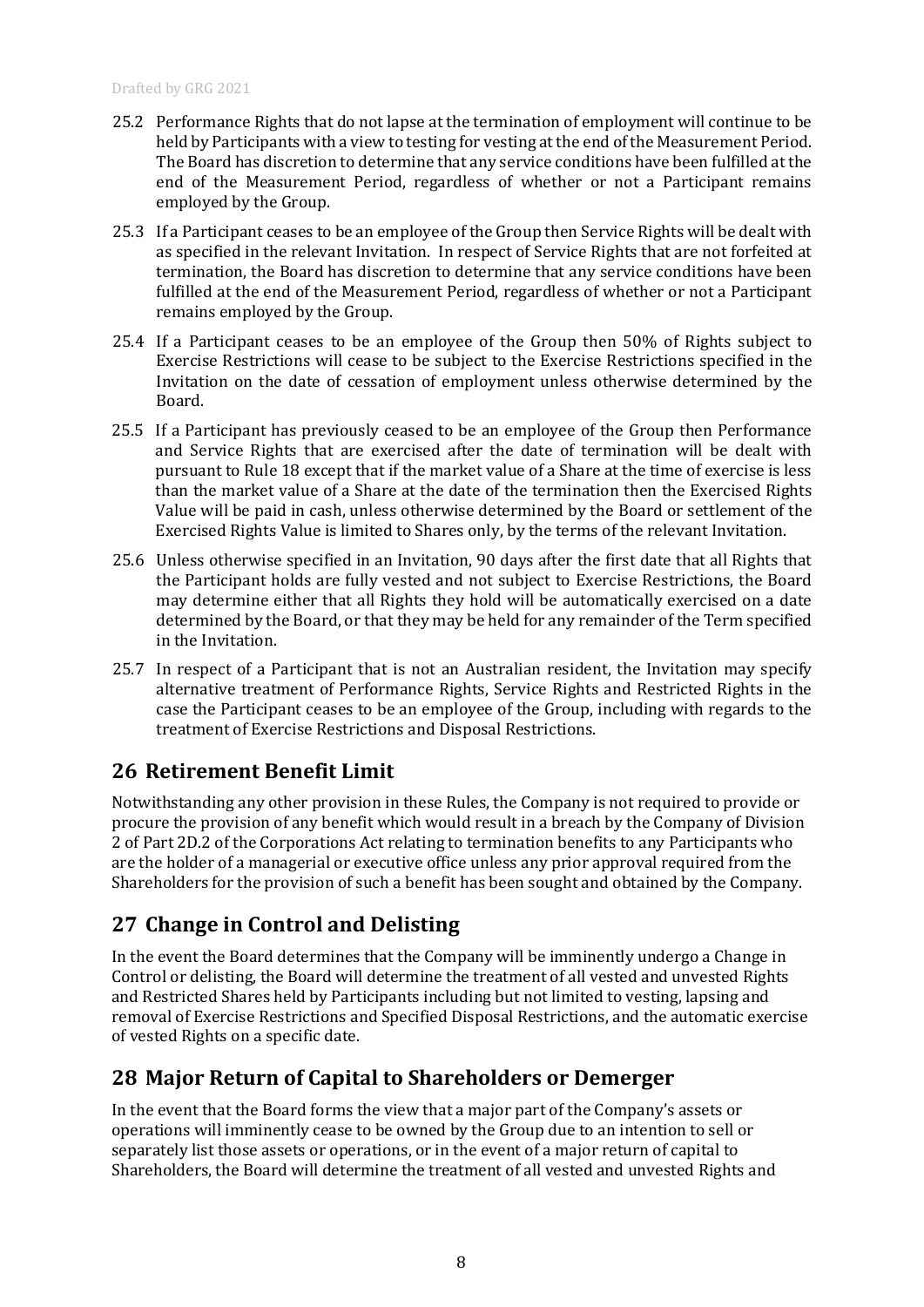Restricted Shares held by Participants including but not limited to vesting, lapsing and removal of Exercise Restrictions and Specified Disposal Restrictions, and the automatic exercise of vested Rights on a specific date.

## <span id="page-10-0"></span>**29 Exercise of Rights Granted to a Director without Shareholder Approval**

If a grant of Rights to a Director has not received prior approval of the Company's shareholders, then on exercise of such Rights, and subject to the Listing Rules, any Shares to be provided to the Participant shall be acquired by on-market purchase.

# <span id="page-10-1"></span>**30 Separate Clawback or Malus Policy**

While the Company has a separate malus or clawback policy that applies to variable remuneration, and that policy addresses unvested and/or vested Rights and/or Restricted Shares, then in the event of any inconsistency between the Plan Rules and the policy, the latter shall prevail.

# <span id="page-10-2"></span>**31 ASIC Class Order Compliance**

Invitations that allow for cash settlement of the Exercised Rights Value, or are made to Eligible Persons who do not hold roles classified as a senior manager under the Corporations Act will be made in reliance on ASIC Class Order 14/1000 (or any successor class order) and the Board will take such action or refrain from taking actions so as to remain able to rely on the relief provisions of the Class Order, including notifying ASIC when it first relies on the Class Order and not making grants that may exceed the limit contained in the Class Order.

## <span id="page-10-3"></span>**32 Employee Share Scheme Taxing Provisions to Apply**

Subdivision 83A-C of the Income Tax Assessment Act 1997 applies to this Plan including to all Rights granted under the Plan and all Shares that arise from the exercising of Rights.

## <span id="page-10-4"></span>**33 Overseas Transfers**

- 33.1 If a Participant is transferred to work in another country and, as a result of that transfer, the Participant would:
	- (a) suffer a tax disadvantage in relation to their Rights (this being demonstrated to the satisfaction of the Board); or
	- (b) become subject to restrictions on their ability to deal with the Rights, or to hold or deal in the Shares or the proceeds of the Shares acquired on exercise, because of the security laws or exchange control laws of the country to which he or she is transferred,

then, if the Participant continues to hold an office or employment with the Group, the Board may decide that the Performance or Service Rights will vest on a date it chooses before or after the transfer takes effect, and that Exercise Restrictions and Disposal Restrictions cease to apply. The Rights will vest to the extent determined by the Board and may lapse or not lapse as to the balance as determined at the discretion of the Board.

## <span id="page-10-5"></span>**34 Non-Australian Residents**

When a Right is granted under the Plan to a person who is not a resident of Australia, the provisions of the Plan apply subject to such alterations or additions as the Board determines having regard to any applicable or relevant laws, matters of convenience and desirability and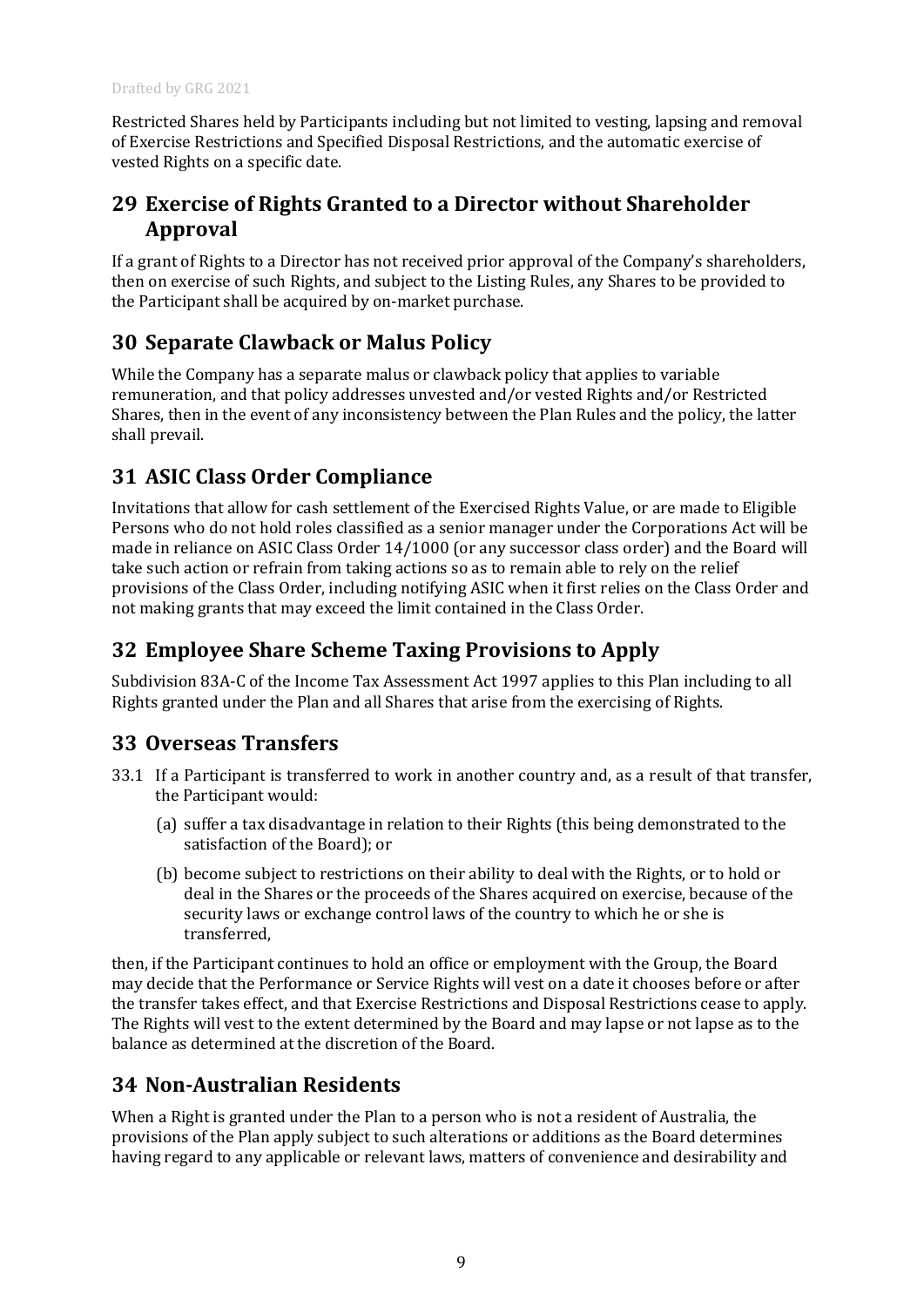similar factors which may have application to the Participant or to the Company in relation to Rights. Such alterations or additions shall be specified in the Invitation.

#### <span id="page-11-0"></span>**35 Board Determinations and Amendment of the Plan**

- 35.1 A determination by the Board or a Board committee or a delegate of the Board may be evidenced by minutes of a meeting of the Board or Board committee or a record of a determination by the delegate (as applicable). Any such minute or determination shall be prima facie evidence of the determination in the absence of manifest error.
- 35.2 The Board may at any time by written instrument, or by resolution of the Board, amend or repeal all or any of the provisions of the Rules, including this Rule.
- 35.3 No amendment to or repeal of the Rules is to reduce the existing rights of any Participant in respect of any accepted Application that had commenced prior to the date of the amendment or repeal, other than with the consent of the Participant or where the amendment is introduced primarily:
	- (a) for the purpose of complying with or conforming to a present or future State, Territory or Commonwealth legal requirement governing, regulating or effecting the maintenance or operation of the Plan or like plans;
	- (b) to correct any manifest error or mistake;
	- (c) to address possible adverse tax implications for Participants generally or the Company arising from:
		- i. a ruling of any relevant taxation authority;
		- ii. a change to tax legislation or the application or termination of the legislation or any other statute or law (including an official announcement by any relevant taxation or government authority);
		- iii. a change in interpretation of tax legislation by a court of competent jurisdiction or by any relevant taxation authority; or
		- iv. to enable the Company to comply with the Corporations Act or the Listing Rules.

#### <span id="page-11-1"></span>**36 Not Exclusive Method of Providing Variable Remuneration**

This Plan shall not be an exclusive method of providing variable remuneration for employees of the Company, nor shall it preclude the Company from authorising or approving other forms of variable remuneration.

#### <span id="page-11-2"></span>**37 No Right to Continued Employment**

Neither the establishment of the Plan nor receipt of an Invitation, nor the approval of an Application, nor the payment of an award nor the vesting of Performance Rights or any other action under the Plan shall be held to confer upon any Participant the right to continue in the employment of the Company or affect any rights the Company may have to terminate the employment of the Participant.

#### <span id="page-11-3"></span>**38 Relationship to Other Plans**

Participation in the Plan shall not affect or be affected by participation in or payment under any other plan of the Company, except as otherwise determined by the Board.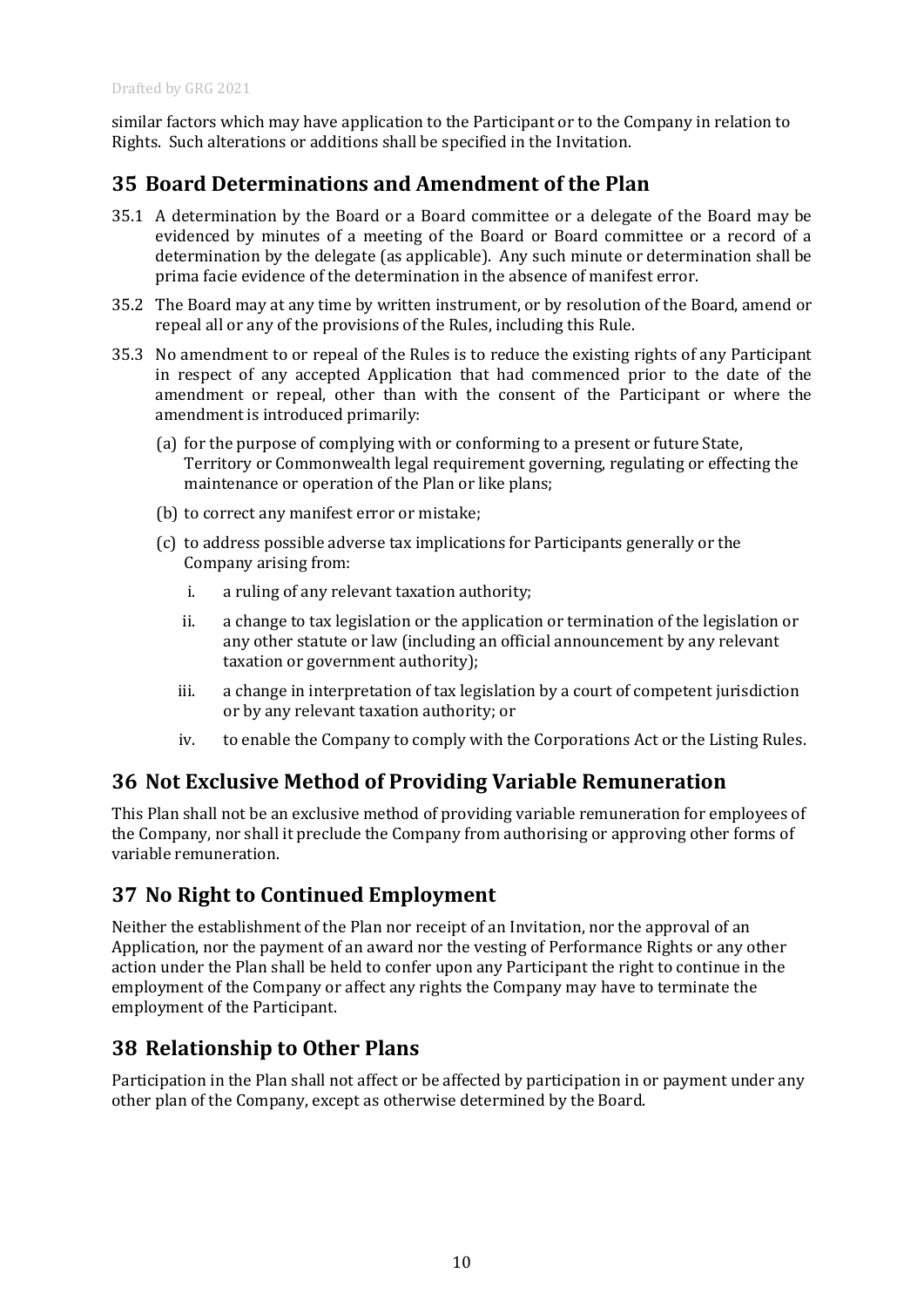#### <span id="page-12-0"></span>**39 Notices**

- <span id="page-12-6"></span>39.1 A notice (meaning for the purposes of this Rule [39,](#page-12-0) notice, application, permission or other communication) under the Rules or in connection with the Plan may be given in writing, addressed to the person to whom it is given, and is taken to be given and received if sent in accordance with Rules [39.2,](#page-12-3) [39.3](#page-12-4) o[r 39.4.](#page-12-5)
- <span id="page-12-3"></span>39.2 For the purposes of Rul[e 39.1](#page-12-6) a notice is duly given and received by the Company or another Company if sent to the Company by pre-paid mail or by facsimile or other electronic communication, to an address at which it is actually received by:
	- (a) the person who is, from time to time, designated by the Board as the person to whom the notice should be sent or by whom it should be received, and whose name or title and address are notified to the sender; or
	- (b) if no other person is designated by the Board for this purpose, the secretary of the company.
- <span id="page-12-4"></span>39.3 For the purposes of Rule [39](#page-12-0) notice is duly given and received by a company other than a Company if sent to the company:
	- (a) by pre-paid mail to its registered office; or
	- (b) by facsimile or other electronic communication to the last known facsimile or other electronic communication address of its registered office.
- <span id="page-12-5"></span>39.4 For the purposes of Rul[e 39.1](#page-12-6) a notice is duly given and received by a natural person (other than a person referred to in Rule [39.1\)](#page-12-6) if sent to:
	- (a) the person's last known mailing address or the person's last known facsimile or other electronic communication address; or
	- (b) in the case of a Participant who has not ceased to be an employee of the Company, to the last known mailing, facsimile or other electronic communication address of the place of business at which the person performs the whole or substantially the whole of his or her employment.
- 39.5 A notice given under Rul[e 39.1](#page-12-6) to a person being a natural person (referred to in Rul[e 39.4\)](#page-12-5), is duly given even if the person is then deceased (and whether or not any Company has notice of his or her death), unless the legal personal representative of the person has established title to this position to the satisfaction of the Company and supplied to the Company an address to which documents should be sent.
- 39.6 A notice sent in accordance with Rule [39.1](#page-12-6) is treated as given and received:
	- (a) in the case of a notice sent to the Company or another Company, at the time it is actually received by the appropriate person referred to in Rule [39.1;](#page-12-6)
	- (b) in the case of any other notice sent by prepaid mail, 48 hours after it was put into the post properly stamped; and
	- (c) in the case of any other notice sent by facsimile or other electronic communication, at the time of transmission.

#### <span id="page-12-1"></span>**40 Constitution and Listing Rules**

The Rules are subject to the Company's constitution and applicable Listing Rules in force from time to time.

#### <span id="page-12-2"></span>**41 Attorney**

Each Participant, in consideration of a grant of Rights: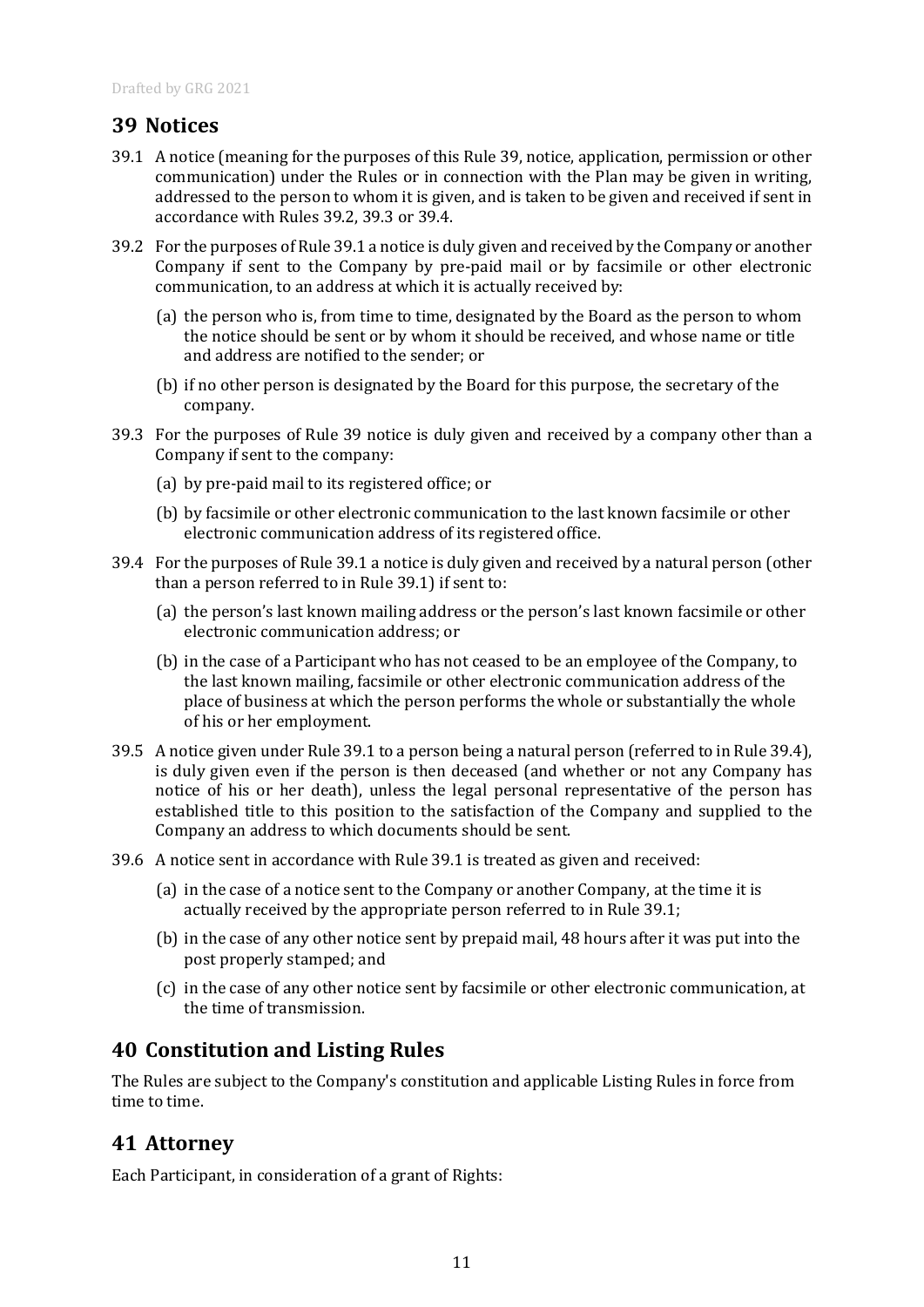- (a) irrevocably appoints the Company and any person nominated from time to time by the Board (each an "attorney"), severally, as the Participant's attorney to complete and execute any document or other agreement to give effect to these Rules and to do all acts or things on behalf of and in the name of the Participant which may be convenient or necessary for the purpose of giving effect to the provisions of these Rules,
- (b) covenants that the Participant shall ratify and confirm any act or thing done pursuant to this power,
- (c) releases the Company, the Board, each Group Member and each attorney from any liability whatsoever arising from the exercise of the powers conferred by this clause, and
- (d) indemnifies and holds harmless the Company, the Board, each Group Member and the attorney in respect of such liability.

#### <span id="page-13-0"></span>**42 Effective Date of these Rules**

These rules will be effective from 6 April 2021 and will continue until the Plan is amended or terminated.

#### <span id="page-13-1"></span>**43 Governing Law**

These Rules are governed by the laws of New South Wales, Australia.

#### <span id="page-13-2"></span>**44 Dictionary**

Unless the context otherwise requires, the following terms and abbreviations have the following meanings.

| <b>Application</b>                                                   | means the document that must be submitted to apply for Rights<br>under the Plan, as specified in Rule 6, which is annexed to the<br>Invitation.                   |
|----------------------------------------------------------------------|-------------------------------------------------------------------------------------------------------------------------------------------------------------------|
| <b>Application Period</b>                                            | means the period between the date of the Invitation and the last<br>date on which an Application may be submitted.                                                |
| ASIC                                                                 | Australian Securities and Investments Commission                                                                                                                  |
| <b>ASX</b>                                                           | means ASX Limited ACN 008 624 691 (aka Australian Securities<br>Exchange) or the securities market which it operates, as the<br>context requires.                 |
| <b>Board</b>                                                         | means the Board of Directors of the Company.                                                                                                                      |
| <b>Cessation of</b><br><b>Disposal</b><br><b>Restrictions Notice</b> | means the notice to a Participant that Specified Disposal<br>Restrictions and disposal restrictions related to the Company's<br>share trading policy have ceased. |
| Company                                                              | means Peter Warren Automotive Holdings Limited ACN 615 674<br>185.                                                                                                |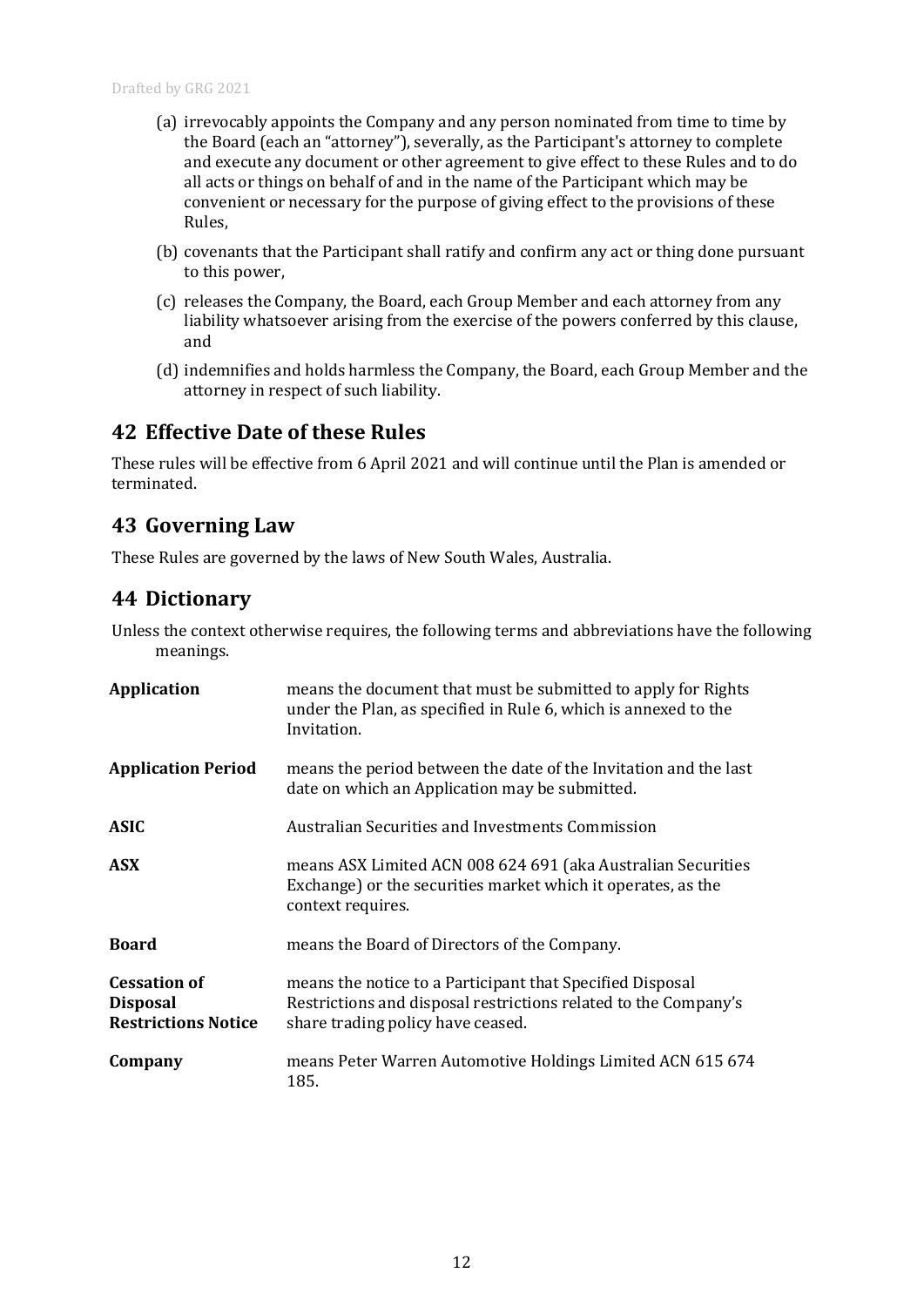| <b>Change in Control</b>                | means when the Board advises Participants that one or more<br>persons acting in concert have acquired or are likely to<br>imminently acquire "control" of the Company as defined in<br>section 50AA of the Corporations Act.                   |
|-----------------------------------------|------------------------------------------------------------------------------------------------------------------------------------------------------------------------------------------------------------------------------------------------|
| <b>CHESS</b>                            | means Clearing House Electronic Sub-register System                                                                                                                                                                                            |
| <b>Corporations Act</b>                 | means the Corporations Act 2001 (Cth).                                                                                                                                                                                                         |
| <b>Class Order</b>                      | means Class Order 14/1000 as defined by the Australian<br>Securities and Investments Commission, or any successor Class<br>Order.                                                                                                              |
| <b>Director</b>                         | means a member of the Board whether in an executive or non-<br>executive capacity.                                                                                                                                                             |
| <b>Effective Date</b>                   | means a date determined by the Board upon which a decision or<br>determination by the Board takes effect, which may be a past,<br>present or future date, and may be different from the date upon<br>which the event occurs or is recorded.    |
| <b>Eligible Person</b>                  | means a full time or part-time employee (excluding non-<br>executive directors), a casual employee of the Group or a<br>contractor to the Group or a person who will prospectively fill<br>one of the foregoing roles.                         |
| <b>EST</b>                              | means the Peter Warren Automotive Holdings Limited Employee<br>Share Trust or any other employee share trust established to<br>facilitate the operation of this Plan.                                                                          |
| <b>Exercise Notice</b>                  | means the written advice from the Participant to the Company<br>that they are exercising vested Rights under Rule 18.                                                                                                                          |
| <b>Exercised Rights</b><br><b>Value</b> | means the value determined by applying the following formula<br>as at the date of exercise:                                                                                                                                                    |
|                                         | <b>Share Price x Number of Rights Exercised</b>                                                                                                                                                                                                |
| <b>Exercise Restriction</b>             | means a period during which a Participant may not exercise<br>vested Rights; and for Restricted Rights, the Exercise Restriction<br>is as defined in Rule 18.2, and for other Rights is a period<br>specified in an Invitation, if applicable. |
| Gate                                    | means a condition that must be met or exceeded before the<br>Vesting Conditions attached to a Tranche can be assessed for<br>vesting purposes.                                                                                                 |
| <b>Grant Date</b>                       | means the date shown on a Grant Notice.                                                                                                                                                                                                        |
| <b>Grant Notice</b>                     | means the document issued to a Participant to notify them that a<br>grant of Rights has been made to them, which must include the<br>Grant Date.                                                                                               |
| Group                                   | means the Company and its Related Bodies Corporate.                                                                                                                                                                                            |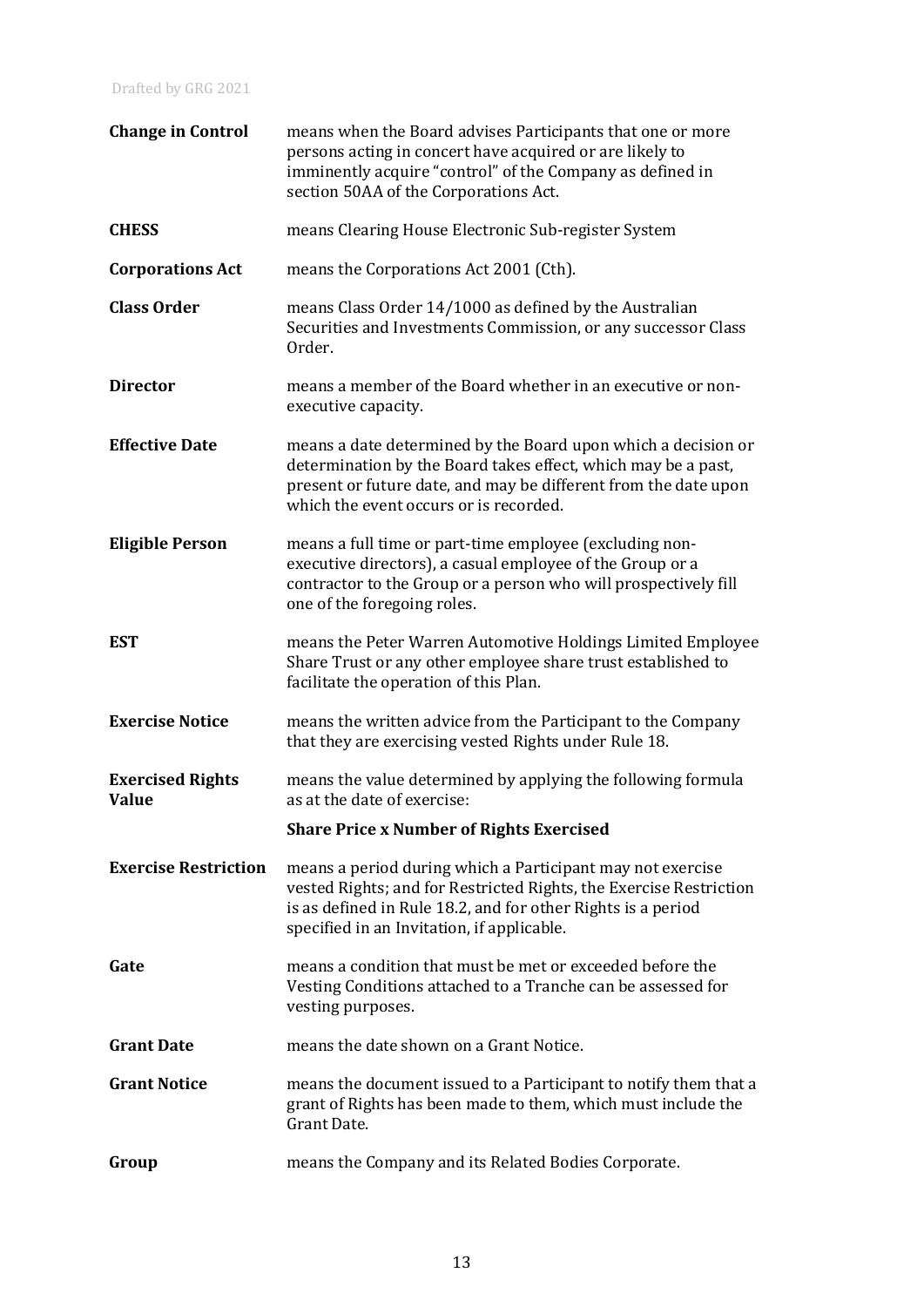#### Drafted by GRG 2021

| <b>Group Company</b>               | means any body corporate within the Group.                                                                                                                                                   |
|------------------------------------|----------------------------------------------------------------------------------------------------------------------------------------------------------------------------------------------|
| <b>Invitation</b>                  | means a communication to an Eligible Person that contains the<br>terms and conditions of the specific invitation to apply for Rights.                                                        |
| <b>Listing Rules</b>               | means the Listing Rules of the ASX.                                                                                                                                                          |
| <b>Managing Director</b>           | means a Director who simultaneously holds the most senior<br>executive role within the Company.                                                                                              |
| <b>Measurement</b><br>Period       | means in relation Performance and Service Rights the period or<br>periods specified in the Invitation in relation to conditions<br>applying to the vesting of the Rights.                    |
| Participant                        | See Rule 8.                                                                                                                                                                                  |
| <b>PAYG</b>                        | means Pay As You Go tax instalment system.                                                                                                                                                   |
| <b>Performance Rights</b>          | means Rights which are subject to performance related Vesting<br>Conditions.                                                                                                                 |
| Plan                               | means Peter Warren Automotive Holdings Limited Rights Plan.                                                                                                                                  |
| <b>Related Bodies</b><br>Corporate | has the meaning in section 50 of the Corporations Act.                                                                                                                                       |
| <b>Restricted Right</b>            | means a Right which is fully vested at grant but is subject to<br>Exercise Restrictions and/or disposal restrictions.                                                                        |
| <b>Restricted Shares</b>           | means Shares acquired by exercise of vested Rights and which<br>are subject to disposal restrictions.                                                                                        |
| <b>Right</b>                       | means an entitlement to the value of a Share which may be<br>settled in the form of cash, or a Share (including a Restricted<br>Share), as determined by the Board in its discretion.        |
| <b>Rules or Plan Rules</b>         | means these Rules that govern the Plan.                                                                                                                                                      |
| <b>Service Rights</b>              | means Rights that are subject to service related Vesting<br>Conditions.                                                                                                                      |
| <b>Shareholders</b>                | means those persons who hold Shares.                                                                                                                                                         |
| <b>Share</b>                       | means fully paid ordinary share in the Company.                                                                                                                                              |
| <b>Settlement Notice</b>           | means the written advice from the Board to a Participant<br>indicating how the Exercised Rights Value will be settled.                                                                       |
| <b>Share Price</b>                 | means the volume weighted average share price at which the<br>Company's shares were traded on the ASX over the ten (10)<br>trading days prior to the date for which the calculation is made. |